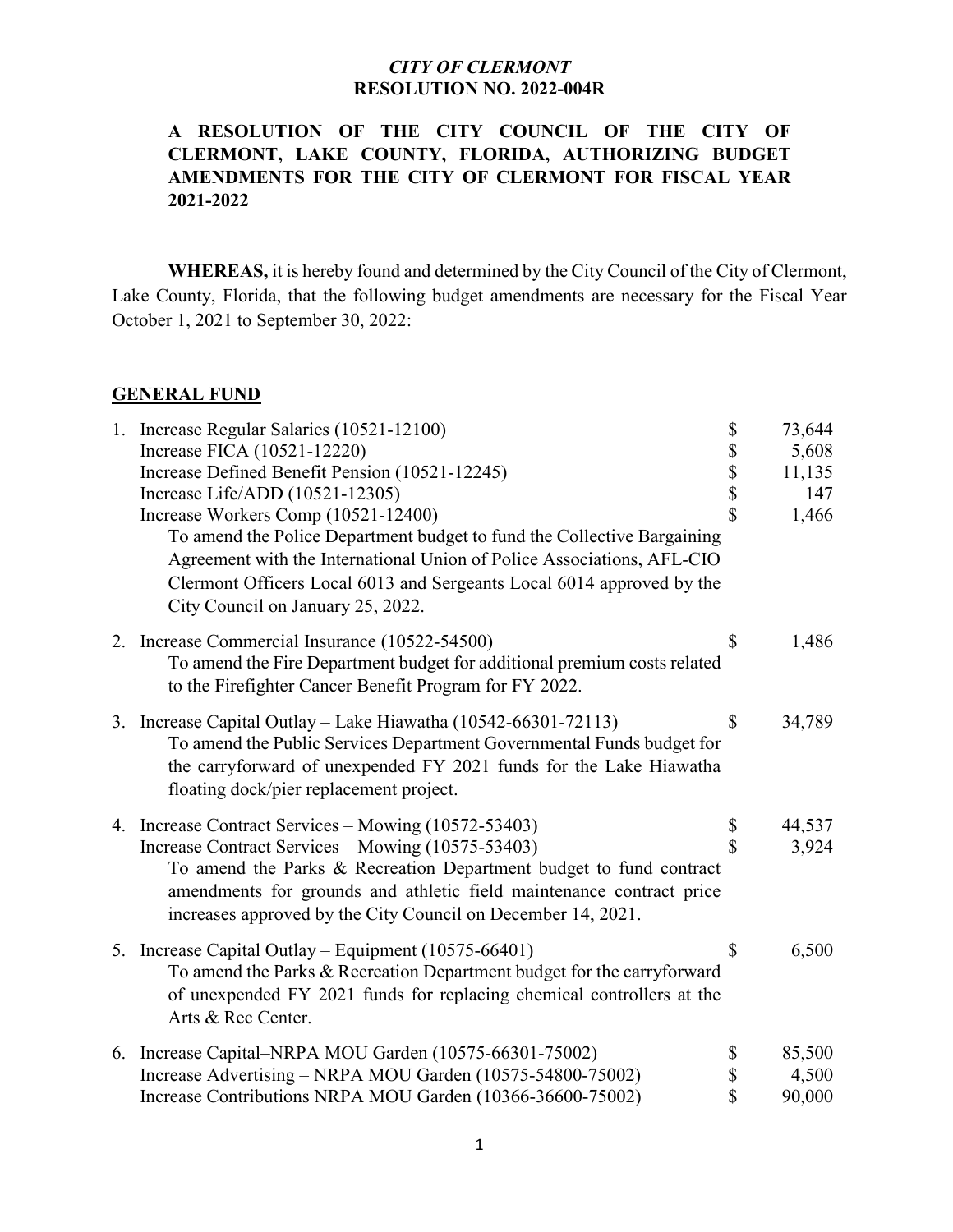To amend the Parks & Recreation Department budget for a \$90,000 National Recreation & Park Association Memorandum of Understanding agreement for a Community Garden and programming at the Arts & Rec Center as discussed during the City Manager's Report at the October 26, 2021 Council meeting.

7. Decrease Fund Balance (10599-59900) \$ 183,236 Total General Fund adjustments.

### **BUILDING SERVICES FUND**

| 1. Increase Capital Outlay – Vehicle $(11524-66400)$                                |    | 30,079 |
|-------------------------------------------------------------------------------------|----|--------|
| To amend the Building Services Department budget to fund the purchase               |    |        |
| of a 2022 Ford F-150 truck approved by the City Council on December 14,<br>2021.    |    |        |
| 2. Decrease Fund Balance (11599-59900)<br>Total Building Services Fund adjustments. | -S | 30,079 |

### **INFRASTRUCTURE SALES TAX FUND**

| 1. Increase Fund Balance – Beginning Reserves (12399-39900)<br>To amend the budget to reflect anticipated reserves brought forward at<br>October 1, 2021.                                                                                                                                                                                                                          | \$       | 796,906           |
|------------------------------------------------------------------------------------------------------------------------------------------------------------------------------------------------------------------------------------------------------------------------------------------------------------------------------------------------------------------------------------|----------|-------------------|
| 2. Increase Capital Outlay – Fiber Optic Network Exp. (12516-66300-16000)<br>Increase Capital Outlay - Pro Services Fiber Optic (12516-66900-16000)<br>To amend the Information Technology Department budget for the<br>carryforward of unexpended FY 2021 funds for fiber network<br>improvements and related professional services for public improvement<br>project deployment. | \$<br>\$ | 204,916<br>11,224 |
| 3. Increase Capital Outlay – IT Equipment (12516-66403)<br>To amend the IT Department budget for the carryforward of unexpended<br>FY 2021 funds for desktop/laptop computers delayed due to supply chain<br>shortages.                                                                                                                                                            | S        | 5,284             |
| 4. Increase Capital Outlay – Vehicle (12521-66400)<br>To amend the Police Department budget for the carryforward of<br>unexpended FY 2021 funds budgeted for the purchase of a Ford Explorer<br>received October 6, 2021.                                                                                                                                                          |          | 35,193            |
| 5. Increase Capital Outlay – Equipment (12521-66401)                                                                                                                                                                                                                                                                                                                               | \$       | 6,186             |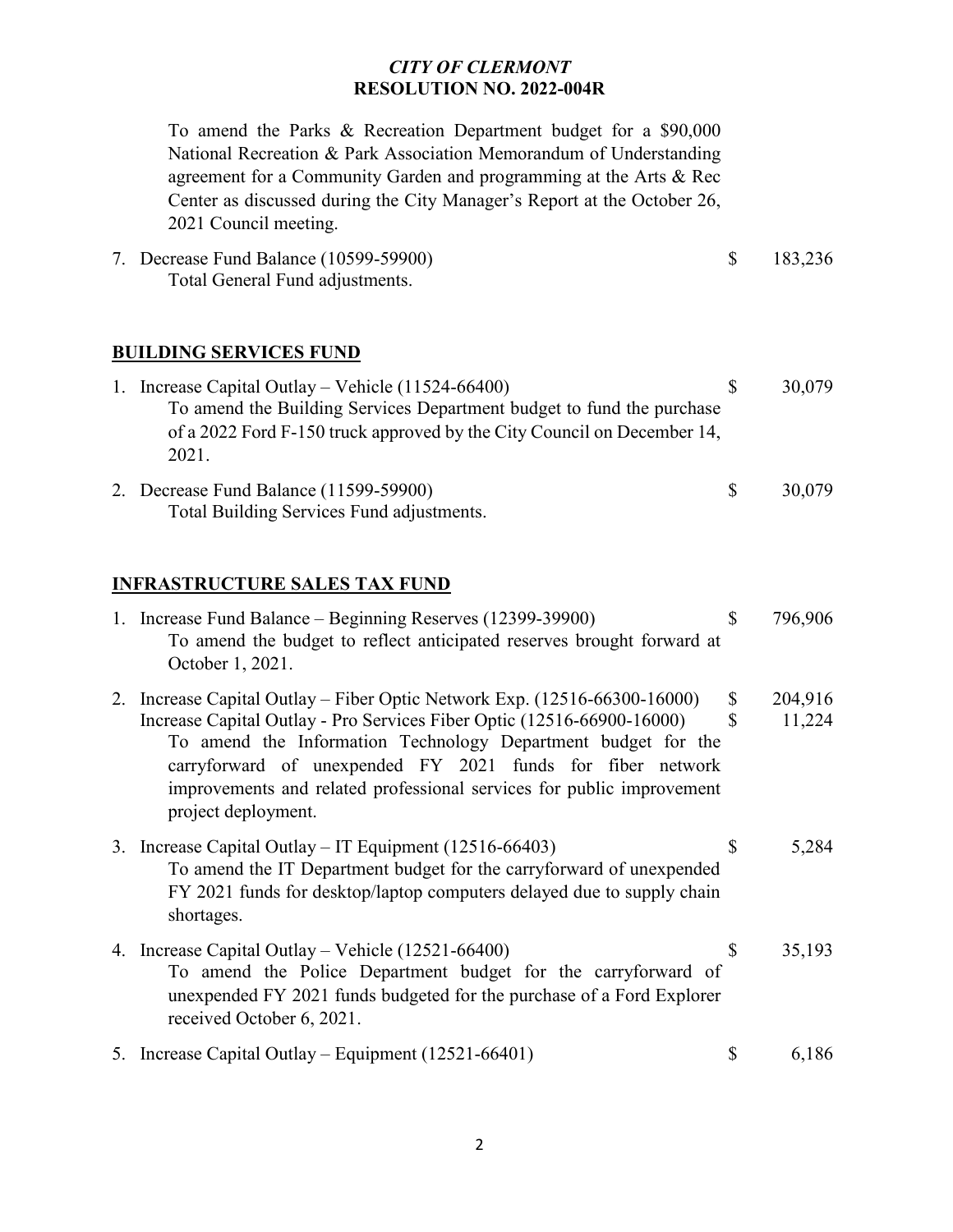To amend the Police Department budget for the carryforward of unexpended FY 2021 funds budgeted for the purchase of automatic external defibrillators.

| 6. Increase Capital Outlay – Other Improvements $(12519-66300)$<br>To amend the Other General Government Department budget to fund<br>additional costs for the replacement of two (2) HVAC units at City Hall<br>Council Chambers approved by the City Council on January 25, 2022.                                                        | $\mathcal{S}$     | 3,575         |
|--------------------------------------------------------------------------------------------------------------------------------------------------------------------------------------------------------------------------------------------------------------------------------------------------------------------------------------------|-------------------|---------------|
| 8. Increase Repairs & Maintenance Streets (12541-54603)<br>To amend the Public Services Department Governmental Funds budget for<br>the carryforward of unexpended FY 2021 funds for road resurfacing.                                                                                                                                     | \$                | 195,552       |
| 9. Increase Capital Outlay – Sidewalks (12541-66303)<br>To amend the Public Services Department Governmental Funds budget for<br>the carryforward of unexpended FY 2020 funds budgeted for sidewalks.                                                                                                                                      | $\mathcal{S}$     | 28,702        |
| 10. Increase Capital Outlay - Park Improvements (12542-66300)<br>To amend the Public Services Department Governmental Funds budget for<br>the carryforward of unexpended FY 2021 funds for park improvements.                                                                                                                              | \$                | 15,175        |
| 11. Increase Capital Outlay - Imp Lake Hiawatha Dock (12542-66300-72113)<br>Increase Pro Services - Lake Hiawatha Dock (12542-66900-72113)<br>To amend the Public Services Department Governmental Funds budget for<br>the carryforward of unexpended FY 2021 funds related to the Lake<br>Hiawatha floating dock design and construction. | \$<br>$\mathbf S$ | 95,000<br>203 |
| 12. Increase Capital Outlay - Building PW Facility (12549-66201-49000)<br>To amend the Public Services Department Governmental Funds budget for<br>the carryforward of unexpended FY 2021 funds for the Public Services /<br>Public Works Facility.                                                                                        | \$                | 190,000       |
| 13. Increase Capital Outlay – Other Improvements (12572-66300)<br>To amend the Parks & Recreation Department budget for the carryforward<br>of unexpended FY 2021 funds for security improvements at the Kehlor<br>Building reallocated from the City Manager Department.                                                                  | \$                | 5,896         |
| <b>DEBT SERVICE FUND</b>                                                                                                                                                                                                                                                                                                                   |                   |               |
| 1. Increase Professional Services - Investment Advisor (22517-53154)<br>Increase Bank Service Charges (22517-54909)<br>To amend the Other General Government Department budget to fund<br>annual investment advisory and bank service charges.                                                                                             | \$<br>$\mathbf S$ | 300<br>200    |
| 2. Decrease Fund Balance: Ending Reserves (22599-59900)                                                                                                                                                                                                                                                                                    | \$                | 500           |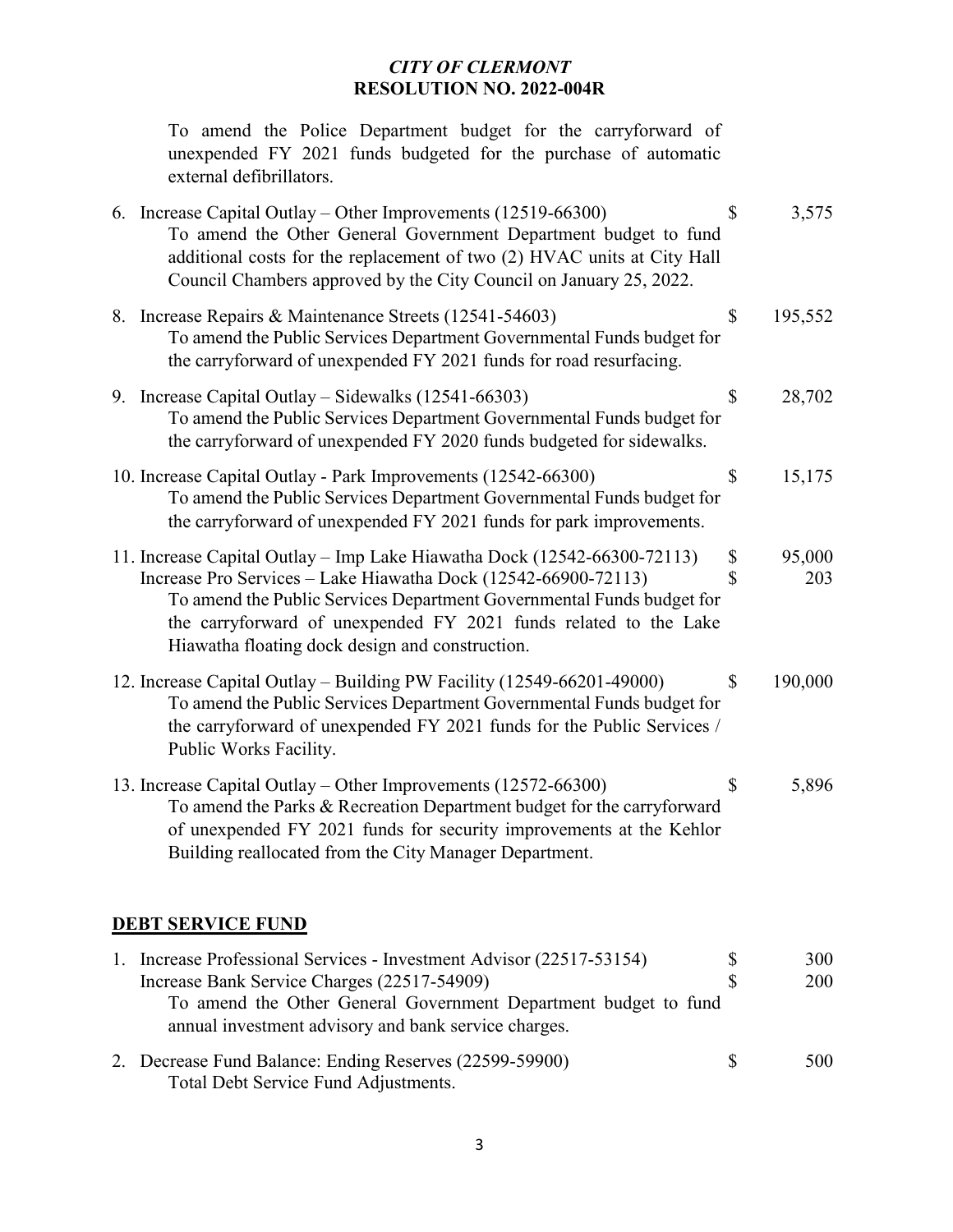# **CAPITAL PROJECTS FUND**

| 1. Increase Fund Balance – Beginning Reserves (32399-39900)<br>To amend the budget to reflect anticipated reserves brought forward at<br>October 1, 2021.                                                                                                                                                                                                                                                                                    | $\mathbb{S}$              | 7,672,056                     |
|----------------------------------------------------------------------------------------------------------------------------------------------------------------------------------------------------------------------------------------------------------------------------------------------------------------------------------------------------------------------------------------------------------------------------------------------|---------------------------|-------------------------------|
| 2. Increase Capital Outlay – Building Public Services Facility (32549-66201-49000)<br>Increase Capital Outlay – IT Public Services Facility (32549-66405-49000)<br>Increase Capital Outlay - Professional Services Public Services Facility (32549-66900-49000)<br>To amend the Public Services Department Governmental Funds budget for<br>the carryforward of unexpended FY 2021 funds for the Public Services /<br>Public Works Facility. | \$<br>\$<br><sup>\$</sup> | 7,009,642<br>6,000<br>282,132 |
| 3. Decrease State Grant–Florida Cultural Facility (32334-33470-95113)<br>Decrease Capital Outlay Downtown St Scape Ph. 3 (32559-66300-95113)<br>To amend the Economic Development Department budget for grant<br>revenues not awarded (Meet in the Middle) and related reduction in<br>Streetscape Phase 3 construction.                                                                                                                     | \$<br>\$                  | 500,000<br>500,000            |
| 4. Increase Capital Outlay Prof. Svc Downtown St Scape (32559-66900-95113) \$<br>To amend the Economic Development Department budget for the<br>carryforward of unexpended FY 2021 funds for design services for<br>Streetscape Phase 2 and 3.                                                                                                                                                                                               |                           | 374,282                       |
| <b>WATER FUND</b>                                                                                                                                                                                                                                                                                                                                                                                                                            |                           |                               |
| 1. Increase Professional Services (41533-53100)<br>To amend the Public Services Department Water Fund budget to fund Task<br>Order #1 with Raftelis Financial Consultants, Inc. for a water and<br>wastewater revenue sufficiency study approved by the City Council on<br>January 25, 2022.                                                                                                                                                 | \$                        | 27,500                        |
| 2. Increase Capital Outlay – Water System (41533-66307)<br>To amend the budget to fund the Public Services Department Water Fund<br>for the carryforward of unexpended FY 2021 funds pressure relief valve<br>replacements unspent as of September 30, 2021 and not budgeted in FY<br>2022.                                                                                                                                                  | \$                        | 100,491                       |
| 3. Increase Capital Outlay – Water System UT Relocate (41533-66307-33600)<br>Increase Capital Outlay – Pro Svc UT Relocate (41533-66900-33600)<br>To amend the budget to fund the Public Services Department Water Fund                                                                                                                                                                                                                      | \$<br>\$                  | 10,963<br>1,450               |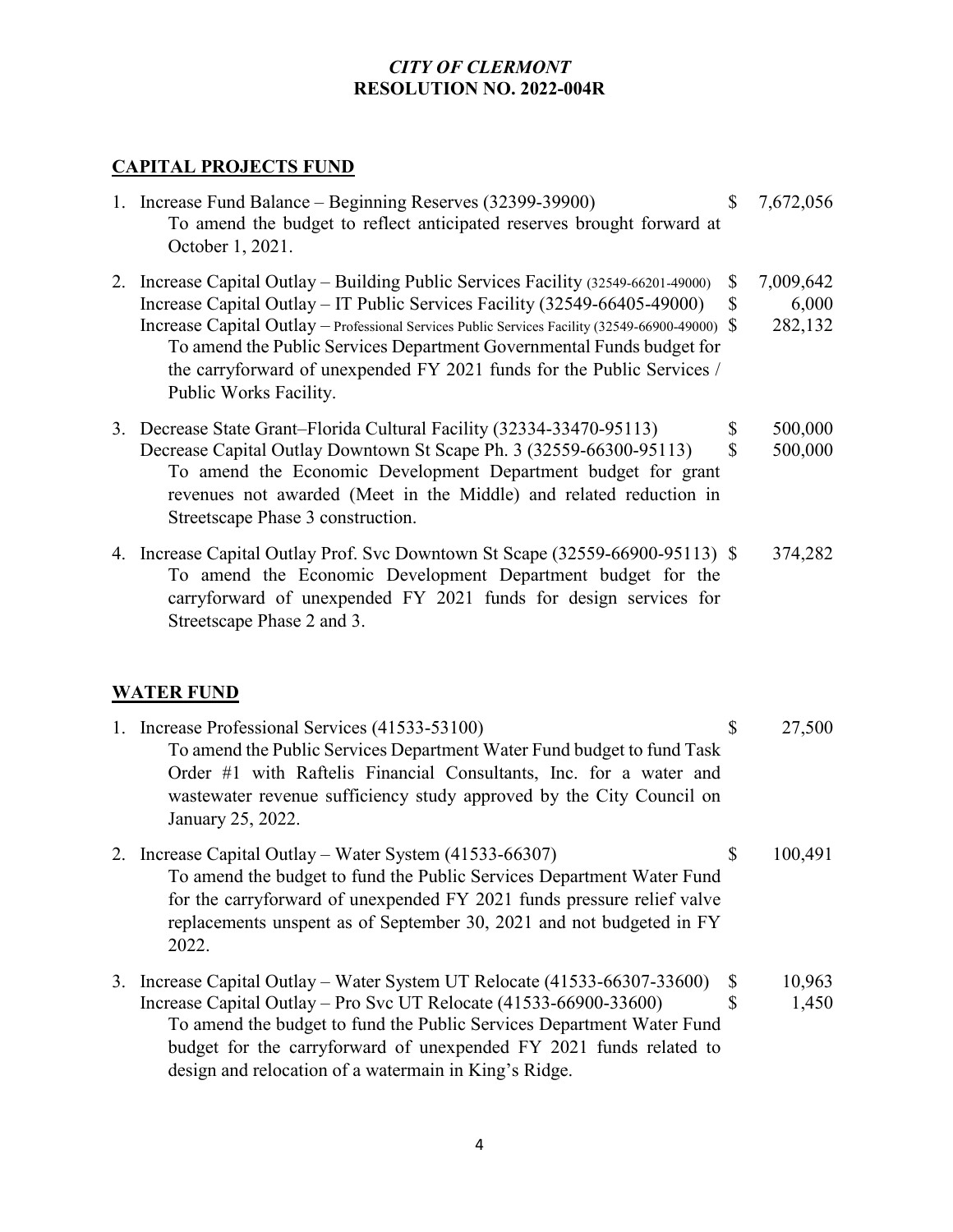| 4. Decrease Fund Balance (41599-59900)<br>Total Water Fund adjustments.                                                                                                                                                                                                                                                | \$                        | 140,404              |
|------------------------------------------------------------------------------------------------------------------------------------------------------------------------------------------------------------------------------------------------------------------------------------------------------------------------|---------------------------|----------------------|
| <b>SEWER FUND</b>                                                                                                                                                                                                                                                                                                      |                           |                      |
| 1. Increase Professional Services (42535-53100)<br>To amend the Public Services Department Water Fund budget to fund Task<br>Order #1 with Raftelis Financial Consultants, Inc. for a water and<br>wastewater revenue sufficiency study approved by the City Council on<br>January 25, 2022.                           | \$                        | 27,500               |
| 2. Increase Lift Station Pump Repl. (42535-66321-35104)<br>To amend the Public Services Department Sewer Fund budget for the<br>carryforward of unexpended FY 2021 funds for submersible pumps at LS<br>E19A and 13.                                                                                                   | \$                        | 55,000               |
| 3. Decrease Fund Balance (42599-59900)<br>Total Sewer Fund adjustments.                                                                                                                                                                                                                                                | \$                        | 82,500               |
| <b>WATER IMPACT FEE FUND</b>                                                                                                                                                                                                                                                                                           |                           |                      |
| 1. Increase Fund Balance - Beginning Reserves (43399-39900)<br>To amend the budget to reflect anticipated reserves brought forward at<br>October 1, 2021.                                                                                                                                                              | $\mathbb{S}$              | 2,479,187            |
| 2. Increase Capital Outlay - Low. Floridan Acquifer (43533-66307-33112)<br>Increase Capital Outlay - Pro Svcs Low. Floridan Acquifer (43533-66900 33112)<br>To amend the Water Impact Fee budget for the carryforward of<br>unexpended FY 2021 funds for design and addition of pumping capacity<br>for potable water. | \$<br>$\mathcal{S}$       | 1,500,000<br>366,706 |
| 3. Increase Capital Outlay – John's Lake Watermain (43533-66307-33115)<br>To amend the Water Impact Fee budget for the carryforward of<br>unexpended FY 2021 funds for upsizing the John's Lake Road watermain.                                                                                                        | $\boldsymbol{\mathsf{S}}$ | 250,000              |
| 4. Increase Capital Outlay – Watermain Public Services (43533-66307-49000)<br>To amend the Water Impact Fee budget for the carryforward of<br>unexpended FY 2021 funds for the Public Services Facility watermain.                                                                                                     | S                         | 362,481              |

# **SEWER IMPACT FEE FUND**

|  | 1. Increase Capital Outlay – Pro Svcs Wastewater Treat. (44535-66900-35114) \$ |  | 217,833 |
|--|--------------------------------------------------------------------------------|--|---------|
|--|--------------------------------------------------------------------------------|--|---------|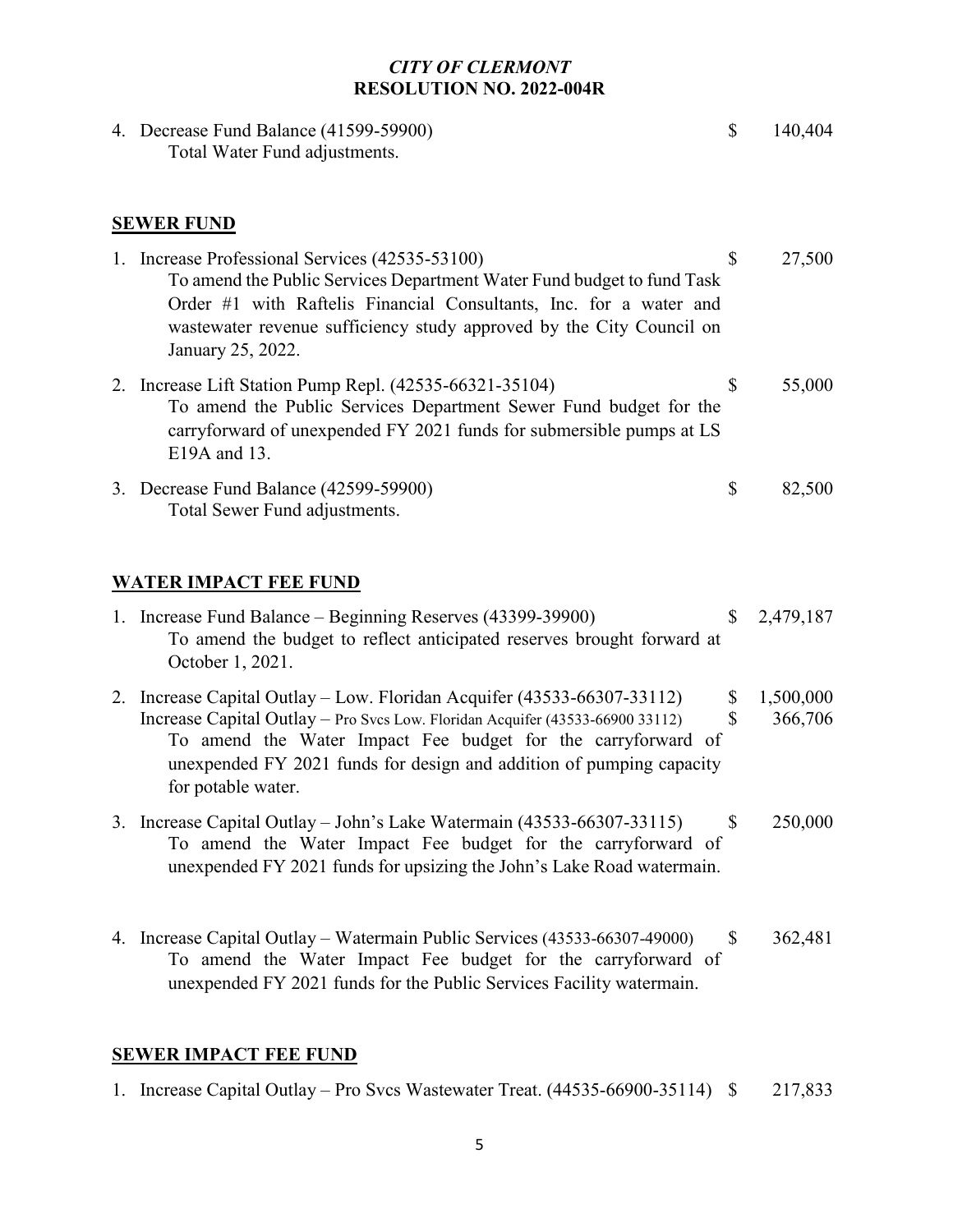To amend the Sewer Impact Fee budget for the carryforward of unexpended FY 2021 funds for professional services related to the Wastewater Treatment Facility Expansion.

- 2. Increase Capital Outlay Sewer System Public Services Facility (44535-66305-49000) \$ 375,163 To amend the Sewer Impact Fee budget for the carryforward of unexpended FY 2021 funds for the Public Services Facility Sewer System.
- 3. Decrease Fund Balance (44599-59900) \$ 592,996 Total Sewer Impact Fee Fund adjustments.

#### **STORMWATER FUND**

- 1. Increase Fund Balance Beginning Reserves (45399-39900) \$ 26,169 To amend the budget to reflect anticipated reserves brought forward at October 1, 2021.
- 2. Increase Capital Outlay Pro Svcs Lake Winona Basin (45538-66900-38125) \$ 26,169 To amend the Public Services Stormwater Fund budget for the carryforward of unexpended FY 2021 funds for Lake Winona design improvements.

### **SANITATION FUND**

- 1. Increase Capital Outlay Building Public Services Facility (49534-66201-49000) \$ 2,820,036 Increase Capital Outlay – Professional Services Public Services Facility (49534-66900-49000) \$ 54,556 To amend the Public Services Sanitation Fund budget for the carryforward of unexpended FY 2021 funds for design and construction of the Sanitation portion of the Public Services Facility. 2. Increase Capital Outlay – Other Improvement (49534-66300) \$ 65,000 To amend the Public Services Department Sanitation Fund budget for the carryforward of unexpended FY 2021 funds budgeted for a 300' x 100'stand-alone roof system at the East Wastewater Plant. 3. Decrease Fund Balance (49599-59900) \$ 2,939,592
- Total Sanitation Fund adjustments.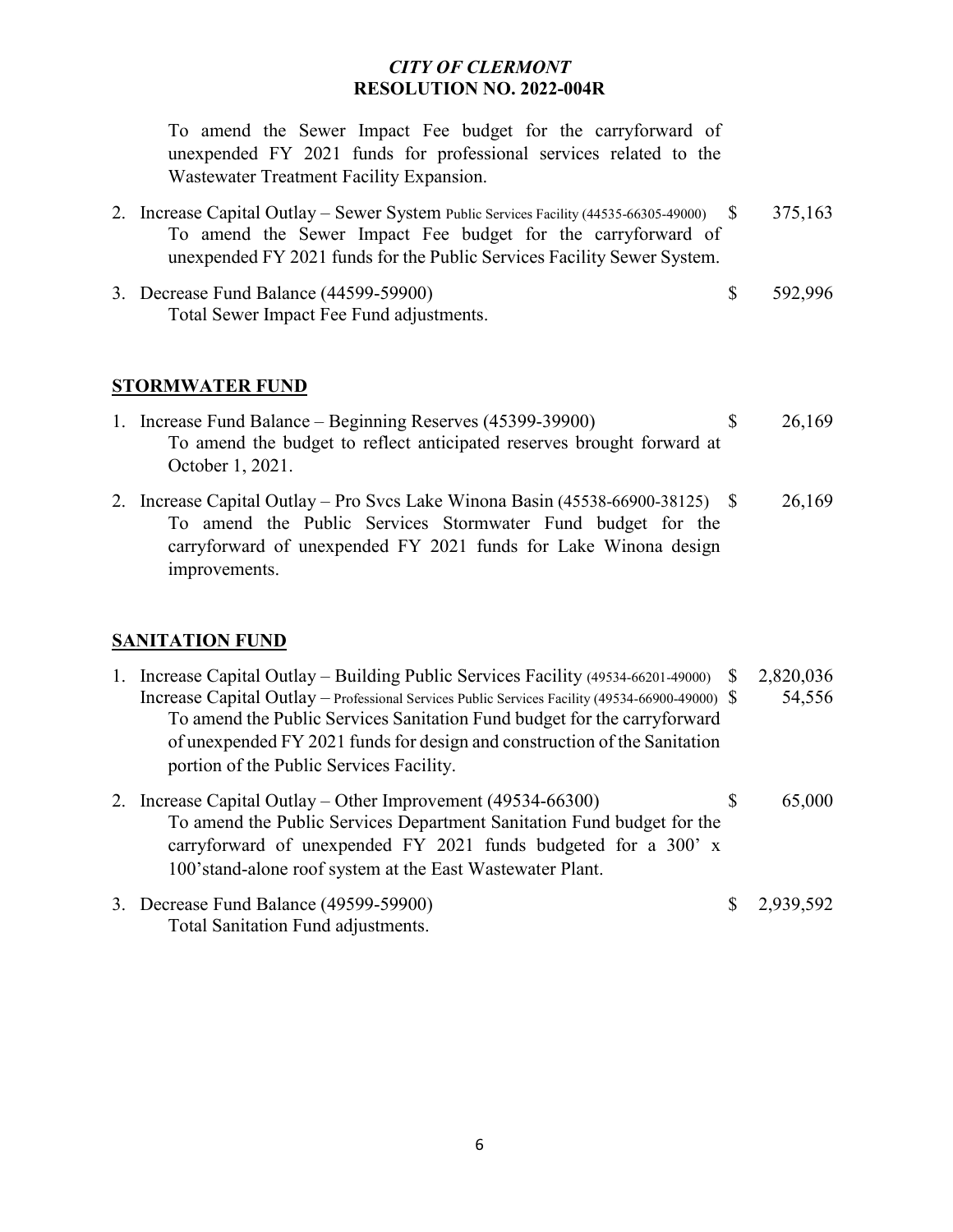## **COMMUNITY REDEVELOPMENT AGENCY FUND**

| 1. Increase Fund Balance: Beginning Reserves (60399-39900)<br>To amend the budget to reflect anticipated reserves brought forward at<br>October 1, 2021.                                             | S. | 404,858 |
|------------------------------------------------------------------------------------------------------------------------------------------------------------------------------------------------------|----|---------|
| 2. Increase Capital Outlay – Land $(60552-66101)$<br>To amend the Planning and Development Services budget for the CRA to<br>carryforward unexpended FY 2021 funds budgeted for land acquisition for | -S | 404,858 |

the downtown parking.

# **Net Decrease to Fund Balance – All Funds \$ 3,969,307**